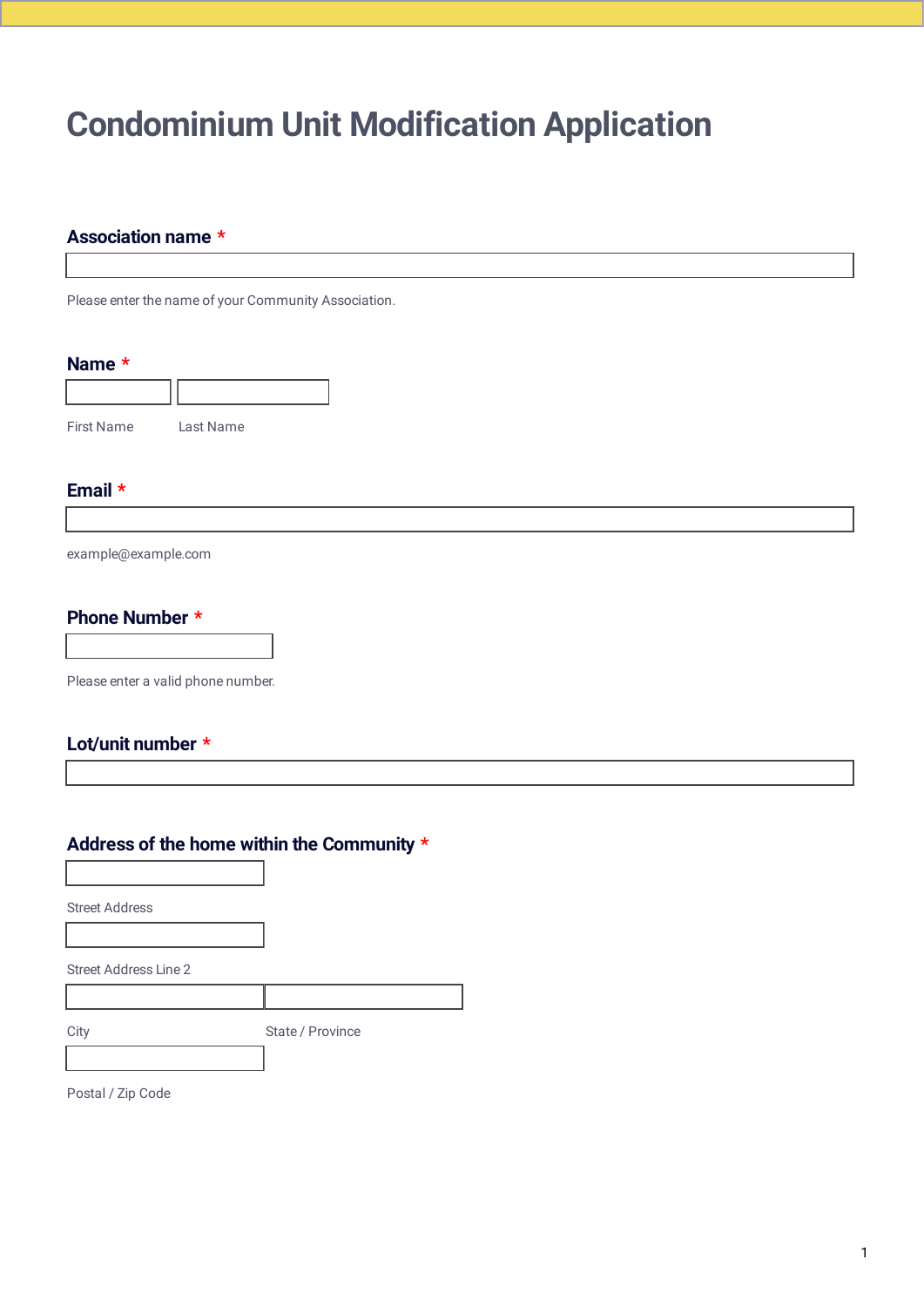# **Project**

- $\Box$  Bathroom Remodeling
- $\Box$  Replacing carpet with hardwood floor
- $\Box$  Floorplan modification
- $\Box$  Major Plumbing Replacement
- $\Box$  Hot Water Replacement
- $\Box$  Remove or Alter Wall
- $\Box$  Deck Repair, Replacement, or Modification
- $\Box$  Exterior Door (Front door, storm door)
- $\Box$
- $\Box$  Kitchen Remodeling
- $\Box$  Replacing flooring with same material
- $\Box$  Replacing flooring with different material
- Add AC unit or Heat Pump
- $\Box$  Electrical
- Electric Vehicle Charging Station
- $\Box$  Window Repair or Replacement
- Garage Doors

# Provide a full scope and details of the project \*